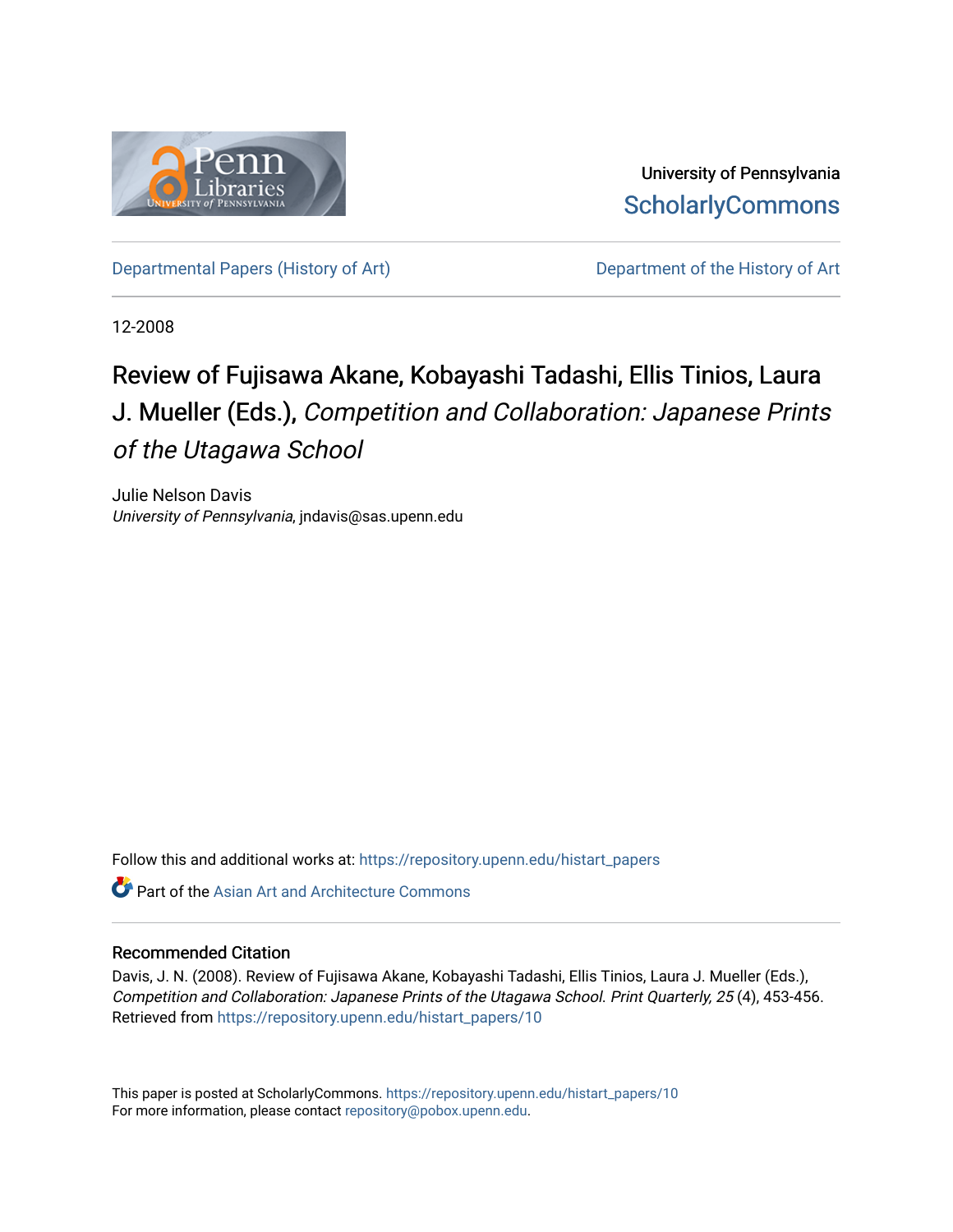# Review of Fujisawa Akane, Kobayashi Tadashi, Ellis Tinios, Laura J. Mueller

(Eds.), Competition and Collaboration: Japanese Prints of the Utagawa School

## **Disciplines**

Arts and Humanities | Asian Art and Architecture | History of Art, Architecture, and Archaeology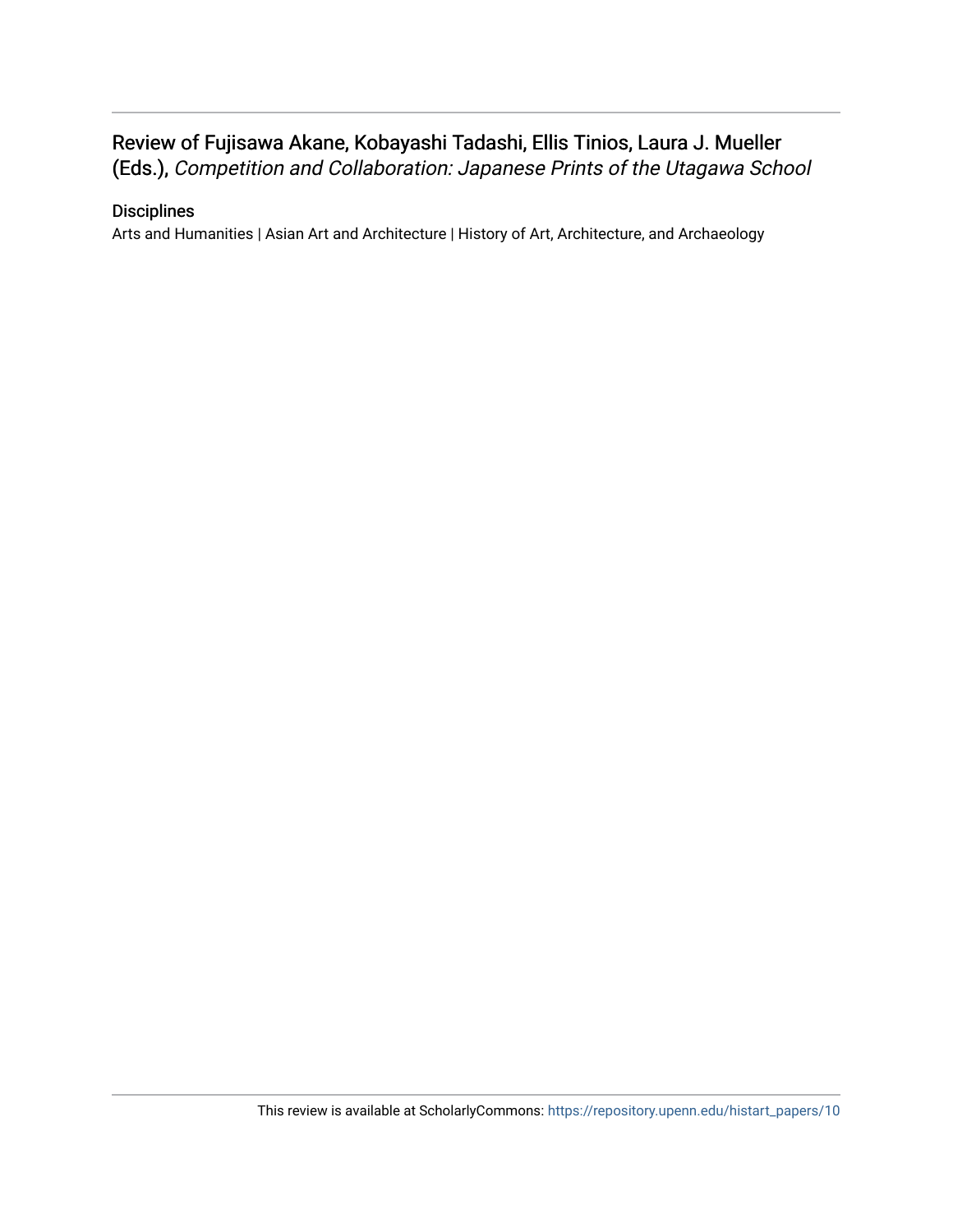#### The Utagawa School

#### Julie Nelson Davis

Fujisawa Akane, Kobayashi Tadashi and Ellis Tinios. edited by Laura J. Mueller, Competition and Collaboration: Japanese Prints of the Utagawa School, Madison, Wisconsin, Chazen Museum of Art and Hotei Publishing, 2007, 232 pp., 253 col. and 10 b. & w. ills., €84, \$120.

This book is an impressive study of one of the most important schools working in ukiyo-e from the late eighteenth to the mid-nineteenth centuries. The project was organized by Laura J. Mueller as an exhibition (Madison, WI, Chazen Museum, 3 November 2007-6 January 2008, and New York, The Brooklyn Museum, 21 March-15 June 2008) and accompanied by this catalogue. With essays by Mueller, Akane, Tadashi and Tinios, and an extensive set of catalogue entries, Competition and Collaboration takes a serious and scholarly approach to the study of the Utagawa school of ukiyo-e artists. Ukiyo-e, the 'images of floating world', were classed as commercial works in their time, and by and large these printed materials display the fashions and entertainments available in the major cities of the early modern period, in which the Utagawa school was one of its most successful lineages.

The prints selected for the exhibition and catalogue all come from the Van Vleck Collection of Japanese woodblock prints in the Chazen Museum of Art at the University of Wisconsin. With more than 4,000 prints by about 140 artists, this is the eighth largest collection of Japanese prints in the United States, and by virtue of being at a university museum is considered one of the most important teaching collections in the world (p. 6). The collection was formed by Edward Burr Van Vleck, Professor of Mathematics at University of Wisconsin-Madison (1909-26). A savvy collector, Van Vleck acquired two collections to form the centre of his own; these included the holdings of Thomas and J. Harriet Goodell and, more famously, that of Frank Lloyd Wright. This was acquired after Wright, having used the prints as collateral, defaulted on a bank loan and the bank sold the prints to recoup its investment. In the 1980s the Van Vleck family donated the collection to the University of Wisconsin-Madison.

Mueller leads off the catalogue with 'Establishing a Lineage: The Utagawa School and Japan's Print Culture', a fine essay describing the emergence of the Utagawa house in the dog-eat-dog market of ukiyo-e. The school's founder, Utagawa Toyoharu (1735-1814), designed a number of ukiyo-e ('floating pictures') that adapted one-point perspective to depict the famous sites around Edo (as well as fantastical rep-



199. Utagawa Toyokuni, Interior of the Kawarazakiya Theatre, 1794, woodcut, óban triptych, 356 x 717 mm (Madison, WI, Chazen Museum of Art, Bequest of John H. Van Vleck).

PRINT QUARTERLY, XXV, 2008, 4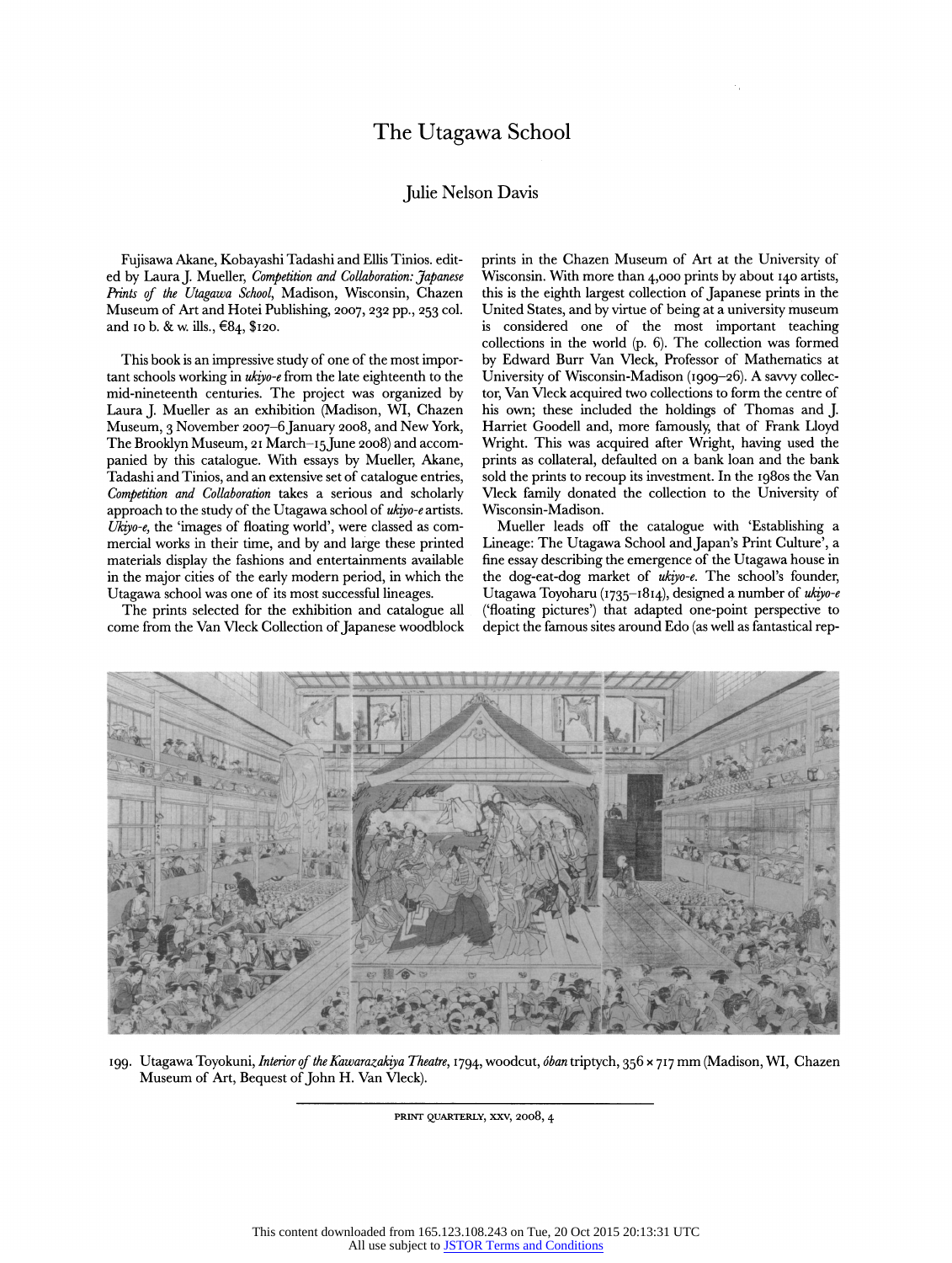resentations of distant places, including Holland and China). Toyoharu established his own atelier and line, training two artists who in turn founded the most important branches of the school, Utagawa Toyohiro (1773-1828) and Utagawa Toyokuni (1769-1825). Toyohiro and Toyokuni likewise trained descendants. Toyohiro's most famous student was Utagawa Hiroshige (1797-1858), and Toyokuni's were the exceedingly successful Utagawa Kunisada (1786- 1865) and the ever inventive Utagawa Kuniyoshi (1798-1861). Mueller rightly extends the Utagawa legacy into the Meiji period (1868-1912), after Japan rapidly transformed itself into a Westernized power, to include Kunisada's best student, Toyohara Kunichika (1835-1900), and Kuniyoshi's most innovative ones, Kawanabe Kyõsai (1831-89) and Tsukioka Yoshitoshi (1839-92).

These are only the most prominent Utagawa artists in a school that, as Mueller writes, was 'responsible for over half of all extant ukiyo-e prints . . . and included an extensive roster of hundreds of designers who at some time worked under the Utagawa name or claimed ties to its artistic lineage' (p. 13). To be sure, the Utagawa school, on the strength of numbers alone, became a dominant presence in ukiyo-e. This catalogue's reappraisal of the school gives them due appreciation, but this need not be done on quantity alone. Fortunately, many of its members were also very talented designers, worthy competitors to acclaimed masters such as Kitagawa Utamaro (i753?-i8o6) and Katsushika Hokusai  $(1760 - 1849)$ , among others.

Kobayashi Tadashi raises important issues about the production of images in the essay, 'Ukiyo-e Artists and Their Patrons: The Case of Utagawa Kunisada (Toyokuni III) and the Wealthy Merchant Mitani Chõzaburõ'. Significantly, he describes the printing process, placing not the artist but the publisher at the place of its origin; this rightly acknowledges that prints were a commercial enterprise, underwritten by a merchant and designed to sell. Although somewhat lengthy, Kobayashi's description of the process of making prints is worth quoting:

The production of these prints during the Edo period followed an involved process. The print publisher (hanmoto) planned a new polychrome woodblock print as a commercial product. He commissioned an artist or draftsman to create a preparatory drawing for the main image, made up largely of lines of black ink. If the preparatory drawing met with the publisher's approval, he then sought permission from a sanctioned government official or censor to publish the design, receiving a stamp of approval most commonly in the form of 'kiwame' (approved), or 'aratame' (examined). After the appropriate approval, production of the print would commence (p. 23).

Here, Kobayashi clearly states a fact too often overlooked (or wilfully ignored) in ukiyo-e studies: that for commercial printing (leaving aside examples of private commission) the publishers called the shots. This overturns the too frequently asserted, and ultimately incorrect, model wherein the artist controls the print production and his market. Like cinema today, ukiyo-e was a for-profit venture, where the publisher as producer controlled the process and took carefully calculated risks.

Kobayashi also notes that in the further stages of printmaking, after the design was accepted, the carver would produce the key block and pull the test proof; the artist would then add colours to the proof. Subsequent colour blocks would be carved to match the artist's designs. The prints would be returned to the publisher for sale, as Kobayashi states:

The finished polychrome print would normally be sent to the publisher in batches of two hundred sheets, the approximate number of prints that a printer could produce in a single day. The publisher would then put the prints on display in the front of his shop, known as an ezōshiya, which was similar to today's bookshops. He also might have authorized other ezõshiya shops to sell the prints  $(p. 23)$ .

Although the number of prints produced per day as well as other details probably varied over the period, this description provides a good benchmark for the general process. The fact that the publisher might authorize another shop to distribute his product serves as another marker of his ownership of the completed image. There was no official copyright law in Edo Japan; instead, the owner of the woodblocks, usually the publisher, 'owned' the content. Pirating designs and stories was not unusual in the cut-throat world of Edo publishing; such disputes were settled by the publishing guilds and owning the blocks was vital to proving rights to content.

After setting up this paradigm, Kobayashi considers the information that survives on a selected number of Kunisada designs. In these rare drawings the artist has included notations directed to the patron of the prints and to the publisher. This evidence demonstrates that the publisher, Ebisuya Shöshichi, and a well-to-do merchant, Mitani Chõzaburõ, were co-investors in a series of images by Kunisada that were never realized as completed polychrome prints. The artist's notations on the proof sheets request the services of the most highly regarded carver, Horitake, to transfer the details of the image to the woodblocks, indicating his concerns that the prints should reflect his intentions. This case exemplifies an unusual collaboration between publisher and investor, and it also indicates how an artist - even one as famous as Kunisada - was required to appeal for the consideration of the publisher in the final production of his images. Again, the artist-as-creator model is proven inconsistent with actual practice: the publisher remains at the centre of production throughout.

In the next essay Fujisawa Akane engages Utagawa connections between the School and the Kabuki theatre, be-

1993), p. 51.

<sup>1.</sup> Citation on p. 35 to Iijima Kyoshin, Ukiyoeshi Utagawa retsuden, edited by Tamabayashi Haruo (Tokyo 1896, 1941, reprinted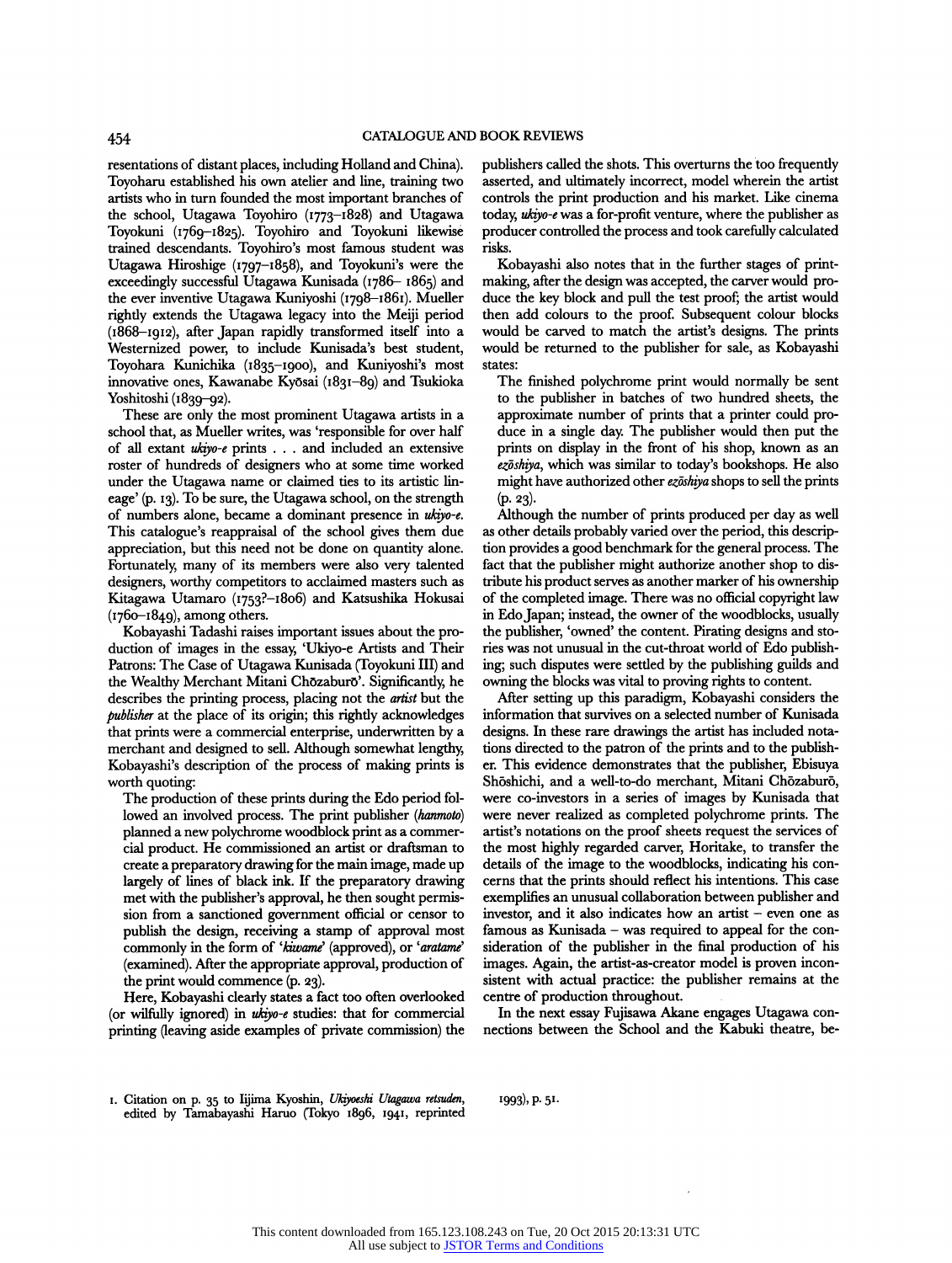ginning with the epigraph, 'Kabuki made Toyokuni, and Toyokuni made Kabuki'. Iijima Kyoshin (1841-1901) made this telling observation in the Ukiyoeshi Utagawa retsuden ('Biographies of the Utagawa School of Ukiyo-e Masters'). 1 To be sure, Toyokuni's career as an artist was sustained by designing sheet prints, books, programmes and other paraphernalia for the Kabuki market, and his teacher, peers and students also designed for the theatre. More compelling is Kyoshin's assertion that Toyokuni shaped Kabuki, and here, as Akane shows, the image popularized the actor, affected fashion, placed products and influenced staging. How and when theatre prints (fig. 199) were made and how individual artists in the school negotiated their relationship to the theatre are also discussed, in a process where the prints reflected ' drawing kabuki, acting an ukiyo-e print' (italics in original, p. 35).

Ellis Tinios, in the fourth overview essay 'Warrior Prints and the Double-edged Sword of Loyalty', considers another major subject engaged by the Utagawa School. Tinios pursues the possibility that warrior prints not only showed their subjects as heroes, but perhaps had a secondary intention and effect of being subversive statements on warrior culture. Toyoharu', 'The Studios Throughout its rule  $(1615-1868)$  the Tokugawa shogunate 'Creative' Specialization: Throughout its rule (1615-1868) the Tokugawa shogunate remained ever sensitive to the power of print to inflame dissent, and it banned the representation of current events, politics and history after 1573 from commercial print production. To dodge these restrictions, playwrights, novelists, ukiyoe designers and publishers, among others, often reset a known event centuries into the past, disguising their potential critique in historical obfuscation. Sometimes it worked, but often it was done so transparendy - for example, the stage use of the name 'Hisayoshi' hardly disguised its historical precedent, the sixteenth-century warlord Toyotomi Hideyoshi that it served as a pretence of obedience, appearing to respect the restrictions while fooling few. Here, Tinios selects a number of cases wherein the 'sword of loyalty' cut both ways, taking particular note of Utagawa School contributions to the warrior print genre. Tinios handles the subject with aplomb and clear mastery.

Mueller closes out the overview essay portion of the catalogue with 'Creative Specialization and Collaborative Projects', bringing together many of the issues raised by the previous authors. In her description of the cultural world of Edo, she reiterates the notion that urbanites increasingly explored a wide range of entertainments, and that

... the term Edokko [child of Edo] became democratized as the barriers of status and entidement eroded to include . . . the establishment of a'common culture.' This was a culture for the common man  $-$  including craftsmen, small merchants, firemen, and often the women who had various familial or social relationships to them - who worked hard and prospered, enabling them to enjoy the many offerings of the great metropolis<sup>2</sup> (p.  $46$ ).

While this is not an unusual description of the period, it is increasingly difficult to countenance when one considers the ongoing restrictions on status and movement active in the period. Given that many artists, writers, actors and others were repeatedly censured, edicts were regularly promulgated to enforce social distinctions, and that political and military power continued to be carried out in literal, perpetual and penal actions, it is time that this characterization be reconsidered or at least more fully nuanced. Mueller's admirable discussion of the ways in which Utagawa artists became defined in the field, were noted for particular skills and participated in collaborative projects, responding to and shaping the tastes of their audience, would have also benefited by further reflections on the implications brought forward by the other authors. For publishers and the artists alike, market share and continued sales remained motivating factors in the production of these printed works.

Following these essays, the book becomes a sequence of catalogue entries for specific sheet prints, each illustrated in full colour. These are organized by theme, with separate tides designating their subject: 'Establishing a Name: Utagawa Toyoharu', 'The Studios of Toyohiro and Toyokuni', 'Creative Specialization: Hiroshige, Kuniyoshi, and Kunisada', 'Collaborative Works', 'Utagawa Style and Market Dominance' and 'Claiming the Lineage: Later Artists of the Utagawa School'. These sections highlight the remarkable and diverse creativity of the many artists working under the Utagawa name, and in each of them specific features and meanings of images are clearly detailed. The extensive number of images by each artist allows one to gain a new appreciation for the ways in which the 'legacy' of the Utagawa style was transmitted from one generation to the next. However, because so many prints share similar features, many points about style and content are reiterated in this section (compare, for example, the opening lines in entries 1 and 2). While this is often the case with catalogue entries, for this reader it would have been more beneficial if many of these insights had been brought into the main essays. In addition, since the objects included here are nearly all sheet prints  $-$  a restriction no doubt due to the range of the collection - little is said about how different media were handled by these artists. Utagawa artists were, after all, some of the most highly sought book illustrators (especially for popular fiction), and some, such as Toyohiro and Hiroshige, were admired painters in the period. It would have been useful for these kinds of media distinctions and interactions to be brought into the main essays. In the final pages, a set of biographies, lineage diagram and glossary make the catalogue a useful reference work.

The project as a whole will serve to fill a gap in the way we previously considered this extremely successful ukiyo-e lineage. Each of the overview essays thoughtfully considers its subject and the catalogue entries make these prints accessi-

Revisited, edited by D. Jenkins and L. Jacobsen-Katsumoto (Portland, OR 1993), pp. 35-38.

<sup>2.</sup> The term 'common culture' is cited to Henry D. Smith II, 'The Floating World in its Edo Locale 1750-1850', in The Floating World